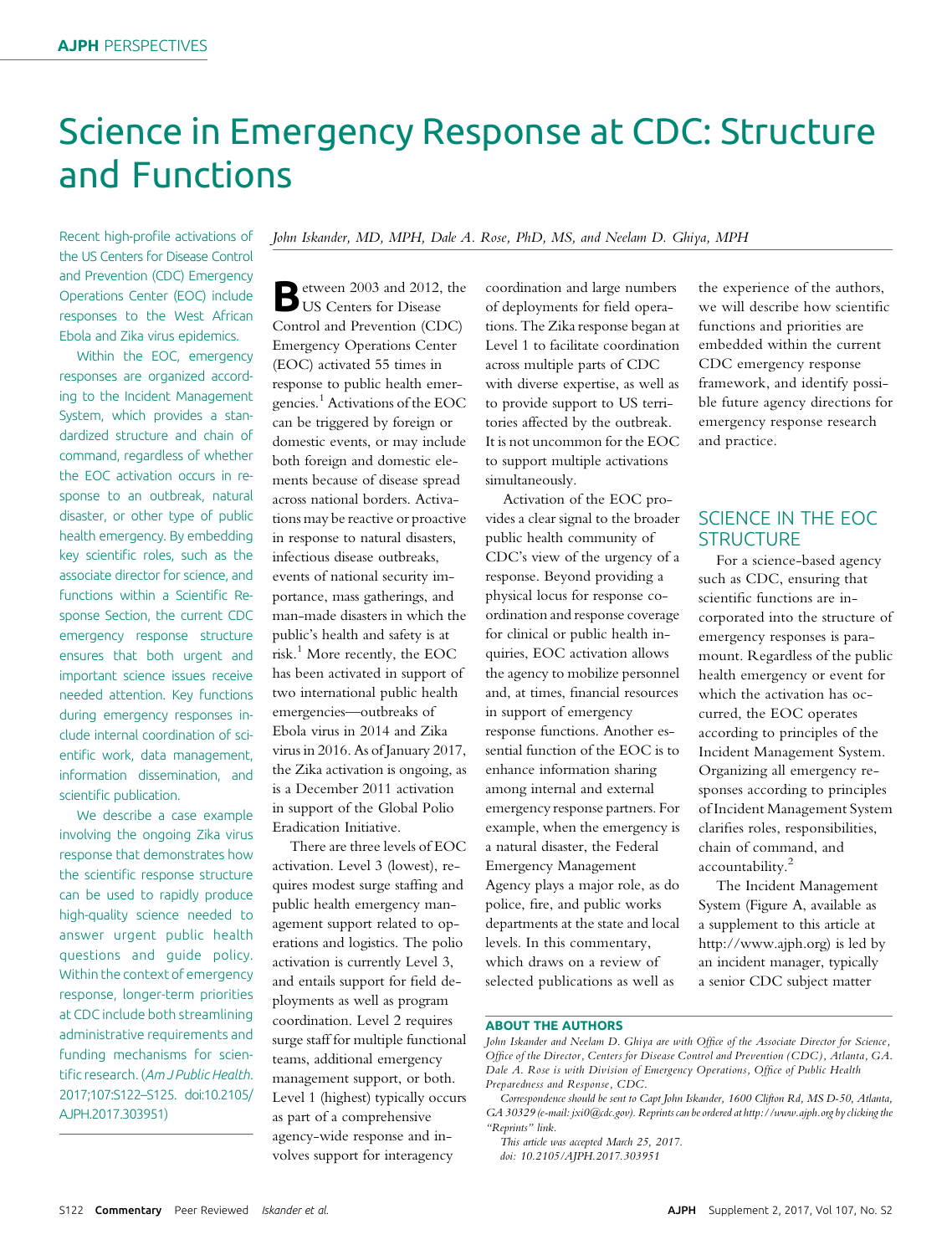expert with response-specific knowledge as well as leadership experience. For an extended EOC activation, time-limited assignments may be established so that those serving in incident manager or other response leadership roles can rotate on and off the response. The Incident Management System allows flexibility in leadership—for example, permitting unified command for responses led by multiple agencies. The Incident Management System also facilitates coordination of staff and expertise across multiple organizational components of CDC, each of which has its own specialized programs and areas of public health practice. For each emergency response, an associate director for science is also appointed to provide scientific coordination, consultation, and document approval. The reporting structure of the Zika response and the positions of the incident manager and associate director for science are shown schematically in Figure A.

The EOC associate director for science performs a number of core functions. These include oversight of scientific quality assurance, including manuscript and guidance document approval. The scope of document review includes not only scientific reports, but also key policy documents such as emergency use authorizations that enable use of new preventive, diagnostic, and treatment modalities.<sup>3</sup> There are also needs to coordinate scientific content review by diverse subject matter experts, provide consultations to authors and editors on timing and process considerations for proposed Morbidity and Mortality Weekly Report (MMWR) articles and other key scientific materials, and advise Incident Management System leadership on

prioritization of complex scientific documents. In addition, as part of maintaining high ethical standards in the conduct of science, the associate director for science monitors compliance of scientists working on the response with scientific regulations and policies including protection of human participants, the CDC scientific misconduct policy, Office of Management and Budget regulations, and the Privacy Act.

Within the Incident Management System, the Scientific Response Section is where most primary scientific work occurs. The Scientific Response Section organizational chart for the Zika virus response is shown as an inset within Figure A. As part of the Zika Scientific Response Section, epidemiologists, laboratory scientists, entomologists, clinicians, and other health professionals with expertise in arboviral disease, pregnancy, or birth defects are organized into task forces, which are under the leadership of the incident manager and deputy incident managers. Task forces serve a crucial information-sharing role by communicating summarized information throughout the Incident Management System, through daily reports using a standard template. A chief science officer coordinates the Scientific Response Section research functions and serves as a science advisor (Figure A, inset). The chief science officer provides guidance to both the incident manager and the task forces on the strategic direction of the scientific effort as well as subject matter–specific technical content. In some responses, the chief science officer is the leader of the Scientific Response Section. Across different emergency responses and even within the same response over time, the number

of members of each task force, internal organization, and reporting structure of the Scientific Response Section may differ. The Zika virus response has been notable for its complexity, with the need to integrate subject areas ranging from prevention of birth defects to vector control.<sup>4</sup>

The broad mission of the Scientific Response Section within the Incident Management System is to manage scientific activities, including operational requirements such as public health surveillance, laboratory testing, medical countermeasures (e.g., vaccines, prophylactic or treatment medications, ventilators, and personal protective equipment), travelers' health, and state coordination activities. In some emergency responses, international coordination with ministries of health or nongovernmental organizations may be required as well. The Scientific Response Section mission also includes initiation and justification of scientific research, coordination of extramural research and external peer reviews, and publication of scientific documents. For key scientific documents generated by the emergency response, CDC's Office of the Associate Director for Science provides final agency-level scientific review and clearance—for example, approving all content, including guidelines and recommendations, published in MMWR, which represents CDC policy.<sup>5</sup>

One of the recurring functions of the Scientific Response Section is maintaining scientific situational awareness for all who are engaged in the work of the emergency response. Both raw data and synthesized scientific information can evolve rapidly as emergency responses unfold. Situational awareness, a

component section within the Incident Management System structure (Figure A), is produced in the form of reports and visual displays through integration and analysis of data from multiple sources. Data sources may include not only traditional surveillance and laboratory testing data, but also information on relevant health or public health infrastructure and facilities, population data derived from census reports or other sources, and environmental exposure data. Information can be analyzed in multiple ways, including spatially, to build the response knowledge base and inform decision-making.<sup>6</sup> Another aspect of situational awareness that may be led by the associate director for science is monitoring PubMed and other citation databases for publication of new findings, and sharing relevant references across the Incident Management System structure. The CDC Public Health Library and Information Center, $7$  which can set up automated PubMed alerts and perform customized searches of the scientific literature, is a crucial partner in maintaining scientific situational awareness.

## CASE STUDY: ZIKA VIRUS AND MICROCEPHALY

The generation and dissemination of new scientific knowledge, including research findings, is an important aspect of emergency response at CDC. During the early phase of the Zika virus EOC activation, agency publications stated only that a link between Zika virus infection and microcephaly in infants who might have been prenatally infected was suspected, rather than confirmed.<sup>8</sup> The medical and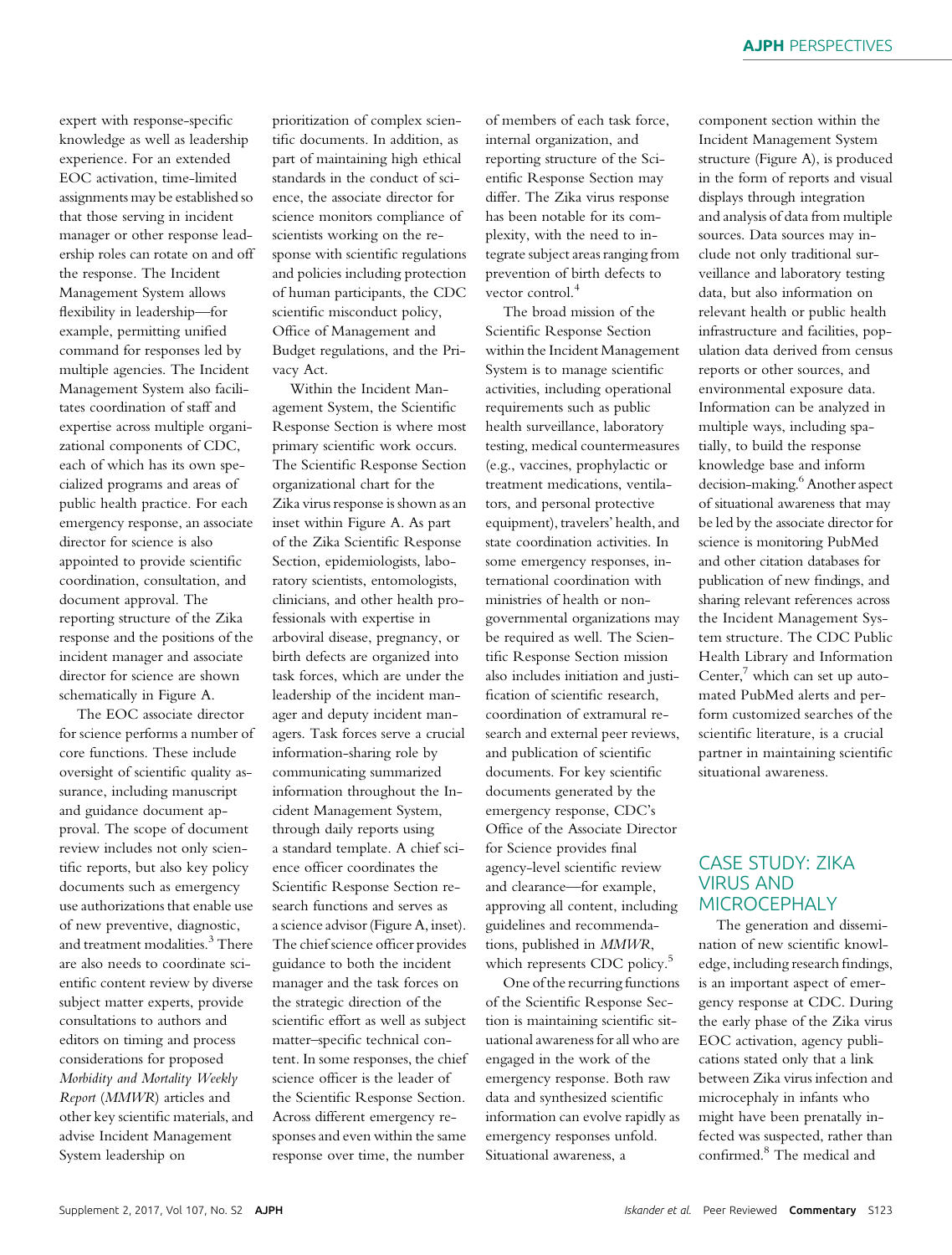public health communities urgently needed clarity on whether the observed association was more likely to represent causation or merely correlation. To answer the question of whether Zika virus was causally associated with microcephaly and other birth defects, a small working group was formed within the Scientific Response Section. The group was led by a birth defects subject matter expert, who also had both emergency response leadership and editorial experience. The working group included the response incident manager and other key scientific leaders with expertise in vector-borne diseases, maternal and child health, and birth defects epidemiology.

After the appropriate causality framework was identified by the group lead, the following activities were rapidly completed: drafting of a manuscript, internal presentation and review of findings at the incident manager weekly meeting, formal clearance by the Incident Management System associate director for science, and review and final document approval by CDC's Office of the Associate Director for Science. The manuscript was subsequently submitted to and published in a high-profile biomedical journal following expedited peer review.<sup>9</sup> The authors concluded that "a causal relationship exists between prenatal Zika virus infection and microcephaly and other serious brain anomalies," while also noting that a number of crucial unanswered questions about the epidemiology and pathophysiology of Zika virus infection remained. Notable aspects of this process are that it combined the organized structure of an emergency response with the rapid turnaround characteristic of CDC outbreak and field responses while

maintaining scientific quality and rigor.

This case study demonstrates the beneficial impact of science conducted within the Incident Management System setting. Beyond being widely cited, the article $10$  has led to a general scientific consensus that Zika virus can cause microcephaly and other serious brain abnormalities in fetuses and infants infected in utero. This has encouraged more specific research on the pathophysiology of the virus, and has helped focus other research on potential treatment and prevention modalities. $9,11$ 

## RESEARCH IN **EMERGENCY RESPONSE**

Part of science leadership in the public health context is to find an appropriate balance between immediate data collection and information needs, such as that needed for situational awareness, notification of public health partners, and day-to-day Incident Management System decision-making, with the need of the broader public health and health care communities for generalizable knowledge, including the conduct of original research. One underappreciated role of the scientific enterprise in public health emergency response is to identify critical knowledge gaps, as well as to classify and prioritize research questions. In the Zika and Ebola virus responses, research was used to inform shorter-term response objectives, including development of diagnostic tests and studies of viral persistence in semen and other bodily fluids.<sup>12</sup>

The role of research in public health emergency response has received increasing attention in

policy and senior leadership circles in recent years through a US Department of Health and Human Services initiative to enhance "science preparedness."<sup>13</sup> CDC initiatives to better support emergency preparedness and response include efforts to streamline administrative and regulatory processes (e.g., institutional review board and Paperwork Reduction Act submissions) while maintaining required research oversight. Operationally, this might involve revising standard operating procedures, enhancing coordination and expediting of regulatory reviews, creating new ways to design and execute research more quickly, and revising data management procedures. Other agency-wide priorities include rapid development of research agendas in a response, in coordination with the use of expedited contract or other financial mechanisms, to more rapidly fund intramural or extramural research. Other crosscutting issues that have been identified by CDC and Department of Health and Human Services analysis include planning for the needs of vulnerable and at-risk populations, including children, in public health emergencies,<sup>14</sup> and appreciation of the widening role of mathematical modeling in the emergency response decision-making process.15,16

## **CONCLUSIONS**

With use of the Incident Management System platform, scientific roles and functions are built into existing CDC emergency management structures. The Incident Management System provides an organizational framework that is consistent from activation to activation, as well as the flexibility to allow each EOC

activation to have different Scientific Response Section composition and leadership. Science leadership in emergency response is needed to provide situational awareness, oversee quality assurance for both data and publications, and generate and synthesize new scientific knowledge. Emergency response organizational principles and structures can have important public health benefits. In public health emergencies, scientific findings needed by public health staff and clinicians can be shared through a variety of public access platforms including agency publications, especially MMWR. AJPH

#### **CONTRIBUTORS**

J. Iskander conceptualized and drafted the article. D. A. Rose and N. D Ghiya reviewed and revised the article for important intellectual content.

### ACKNOWLEDGMENTS

Funding was provided by the Centers for Disease Control and Prevention (CDC).

The authors wish to acknowledge Sherrie Bruce and David Hutchins, National Center for Emerging and Zoonotic Infectious Diseases, CDC; Sara Beth Wolicki, Association of Schools and Programs of Public Health; and Nkuchia M'ikanatha and Tabitha Reefer, Pennsylvania Department of Health.

Note. The views presented here are those of the authors and do not necessarily represent the policy of the CDC.

#### HUMAN PARTICIPANT **PROTECTION**

Human participant protection was note required because the work described here does not involve research on human participants.

#### **REFERENCES**

1. Centers for Disease Control and Prevention. CDC's Emergency Management Program activities—worldwide, 2003– 2012. MMWR Morb Mortal Wkly Rep. 2013;62(35):709–713.

2. Papagiotas SS, Frank M, Bruce S, Posid JM. From SARS to 2009 H1N1 influenza: the evolution of a public health incident management system at CDC. Public Health Rep. 2012;127(3):267–274.

3. Bhavsar TR, Kim HJ, Yu Y. Roles and contributions of pharmacists in regulatory affairs at the Centers for Disease Control and Prevention for public health emergency preparedness and response. J Am Pharm Assoc (2003). 2010;50(2):165–168.